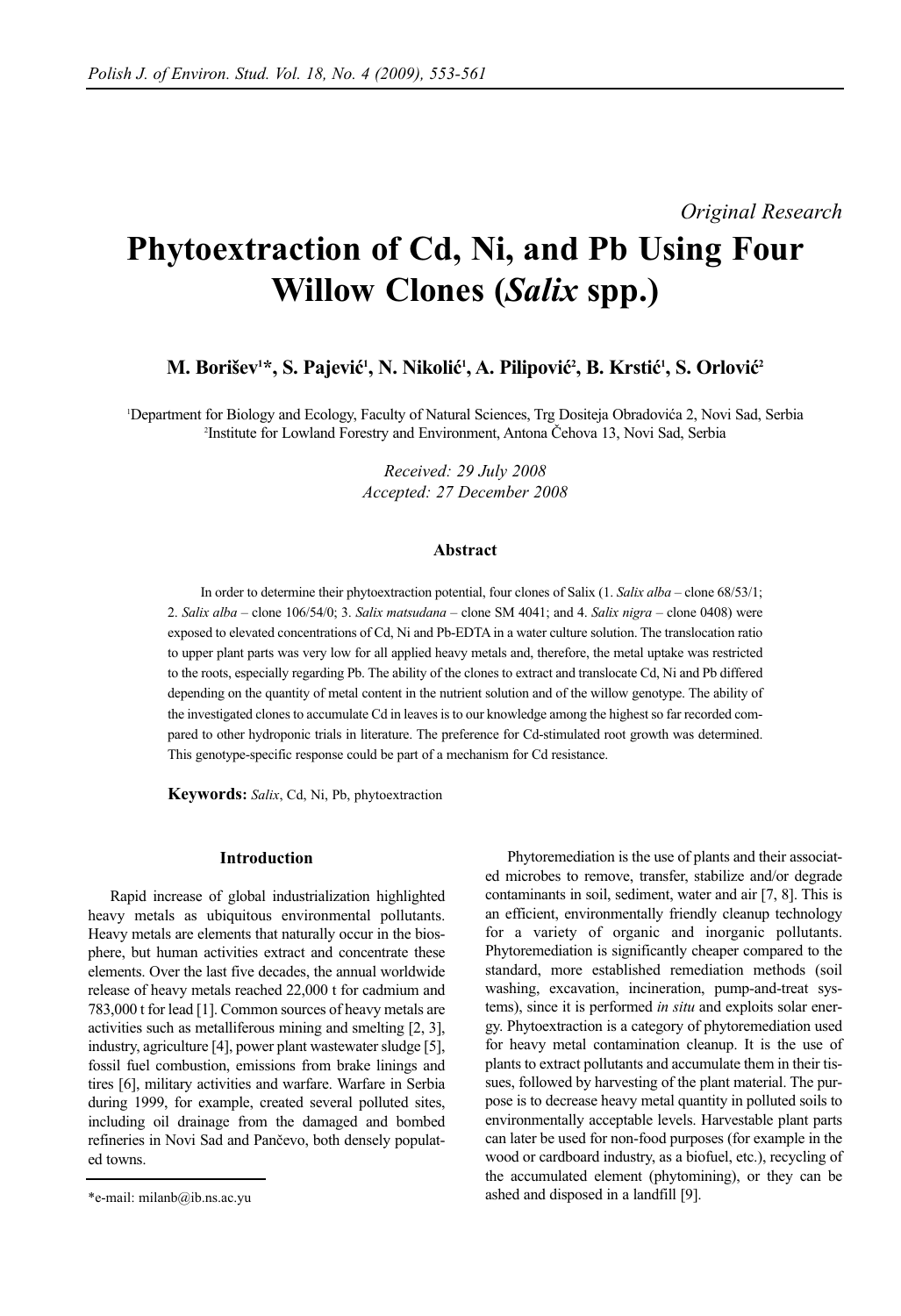| Treatment |   | Cd                |                    |                   | Ni                 |                      |              | Pb                |            |              |
|-----------|---|-------------------|--------------------|-------------------|--------------------|----------------------|--------------|-------------------|------------|--------------|
|           |   | Control           | $10^4 \text{ M}/1$ | $10^{-5}$ M/I     | Control            | 10 <sup>-1</sup> M/l | $10^{5}$ M/l | Control           | $10^4$ M/I | $10^{5}$ M/I |
| Clone     |   | 2.09a             | 0.72d              | 0.91 <sub>d</sub> | 2.09a              | 0.33e                | $1.74$ abc   | 4.75 <sub>b</sub> | 5.42 a     | $4.24$ bc    |
|           | 2 | 1.66 <sub>b</sub> | $0.31$ e           | 0.84d             | .66 bc             | $0.41$ e             | 1.41 c       | 3.91 cde          | 3.75 cde   | $4.16$ bcd   |
|           | 3 | 1.47 <sub>b</sub> | 0.92d              | $1.05$ cd         | 1.47 <sub>bc</sub> | 0.38 <sub>e</sub>    | 0.92d        | $3.56$ de         | 2.28f      | 3.35 e       |
|           | 4 | 2.07a             | 1.35 bc            | 1.46 b            | 2.07a              | 0.85d                | 1.81 ab      | 5.60 a            | 3.72 cde   | 4.30 bc      |

Table 1. Shoot mass depending on Cd, Ni and Pb concentrations (g).

Statistical analyses were independent for each heavy metal. LSD values were: Cd – 0.349; Ni – 0.346; Pb – 0.592). Values followed by the same letter do not differ significantly at the level of  $p<0.05$ .

Different plant species are used for different phytotechnologies. Characteristics of a good phytoextractor are that it has to be a fast-growing species, to have a high biomass, be competitive, tolerant to a specific type of pollution with high levels of plant uptake, translocation and accumulation of heavy metals in harvestable plant tissues [7]. Although hyperaccumulator species are useful research models to understand the biological mechanisms involved in metal accumulation and tolerance, they are usually not suitable for phytoextraction, despite their high accumulation properties. They are often slow growing and attain low biomass. An alternative to the use of hyperaccumulator species are fast growing, high biomass species, that can extract significant amounts of heavy metals in spite of their low accumulation. Use of trees as vegetation cover for the phytoextraction of land contaminated by heavy metals does seem to have considerable potential [10]. Willow trees are promising energy crops that can extract substantial amounts of heavy metals from soil. *Salix* species attain high biomass and they are easy to propagate and can be frequently harvested by coppicing, yielding as much as 10-15 dry matter t ha<sup>-1</sup> year<sup>-1</sup> [11]. Willow trees have extensive, spreading roots and invasive growth strategies expanding their use as *in situ* phytoextractor plant species [12]. The use of willows in remediation is well established in developed European and North American countries, where willows were used for phytoremediation of numerous organic and inorganic pollutants [7].

The aim of this study was to evaluate phytoextraction potential of three willow species (one with two clones) grown at different concentrations of Cd, Ni and Pb in hydroponic solutions. Among the heavy metals, Cd and Pb appear to be the most dangerous to the environment. Since there are few areas in Serbia with elevated Ni concentrations above certified limits, these three metals were chosen for screening. Although a significant amount of research has investigated willow remediation capacities [10, 13-19], there are no thorough data regarding specific species from this paper. Since genotype specificity has a hypothetically large significance, these species were chosen for a phytoremediation test. Hydroponic study was chosen in order to create controlled conditions, especially in the root growth medium. This experimental model can provide a selection between investigated clones that depend only on genotype properties.

## **Experimental Procedures**

The experimental material consisted of four willow genotypes:

- 1. *Salix alba* clone 68/53/1;
- 2. *Salix alba* clone 106/54/0;
- 3. *Salix matsudana* clone SM 4041; and
- 4. *Salix nigra* clone 0408.

These genotypes were obtained from the Institute for Lowland Forestry and Environmental Protection in Novi Sad, Serbia. The genotypes chosen for screening are the result of a long period selection of genes that cause high biomass production. One of three selected species is native (autochthonous) in Serbia (*Salix alba*), for it can be important for ecological adaptation and the success of potential in vivo trials. Two clones of this species were taken in order to compare intra- and inter- genotype specificity. The willows were grown in a semi-controlled environment (greenhouse), in nutrient solutions using a water culture method. Temperature was kept under 30°C. Illumination was natural depending on outside light conditions. Solutions were permanently aerated in order to supply  $O_2$  and proper mixing. Cuttings were placed on a drilled linoleum cover. The volume of each hydroponic pot was 40 liters. Eighteen willow woody cuttings, 20 cm in length, with one shoot per cutting, were grown in each of the pots. Each treatment consisted of 36 woody cuttings (two pots). Pot distribution was randomized and changed every two weeks. Solutions were also replaced every two weeks. Plants were treated with three different metals, separately (Cd, Ni and Pb), each in two concentrations ( $10<sup>4</sup>$  M and  $10<sup>5</sup>$  M) in a full strength Hoagland solution. The figures of these concentrations are displayed in mass/volume unit ( $\mu$ g/ml): Cd – 11.24  $\mu$ g/ml and 1.12  $\mu$ g/ml; Ni – 5.87  $\mu$ g/ml and 0.59  $\mu$ g/ml; Pb – 20.72 µg/ml and 2.07 µg/ml. Control plants were grown in full strength Hoagland nutrient solution without metals. Because of precipitation of Pb with other salts from nutrient solution, Pb can be physically unavailable to the plant. Therefore, Pb was chelated with EDTA (ethylenediaminetetracetic acid) to form a soluble complex. The metals used were Cd  $(10^4 \text{ M}$  and  $10^5 \text{ M}$ , supplied as CdCl<sub>2</sub>·H<sub>2</sub>O), Ni  $(10^4 \text{ M}$  and  $10^5 \text{ M}$ , supplied as NiSO<sub>4</sub>·6H<sub>2</sub>O) and Pb  $(10^4 \text{ M}$ and  $10<sup>-5</sup>$  M, supplied as Pb-EDTA). pH solutions were kept at 5.0 level. The plants treated with Cd and Ni were measured, analyzed and harvested after 70 days. The plants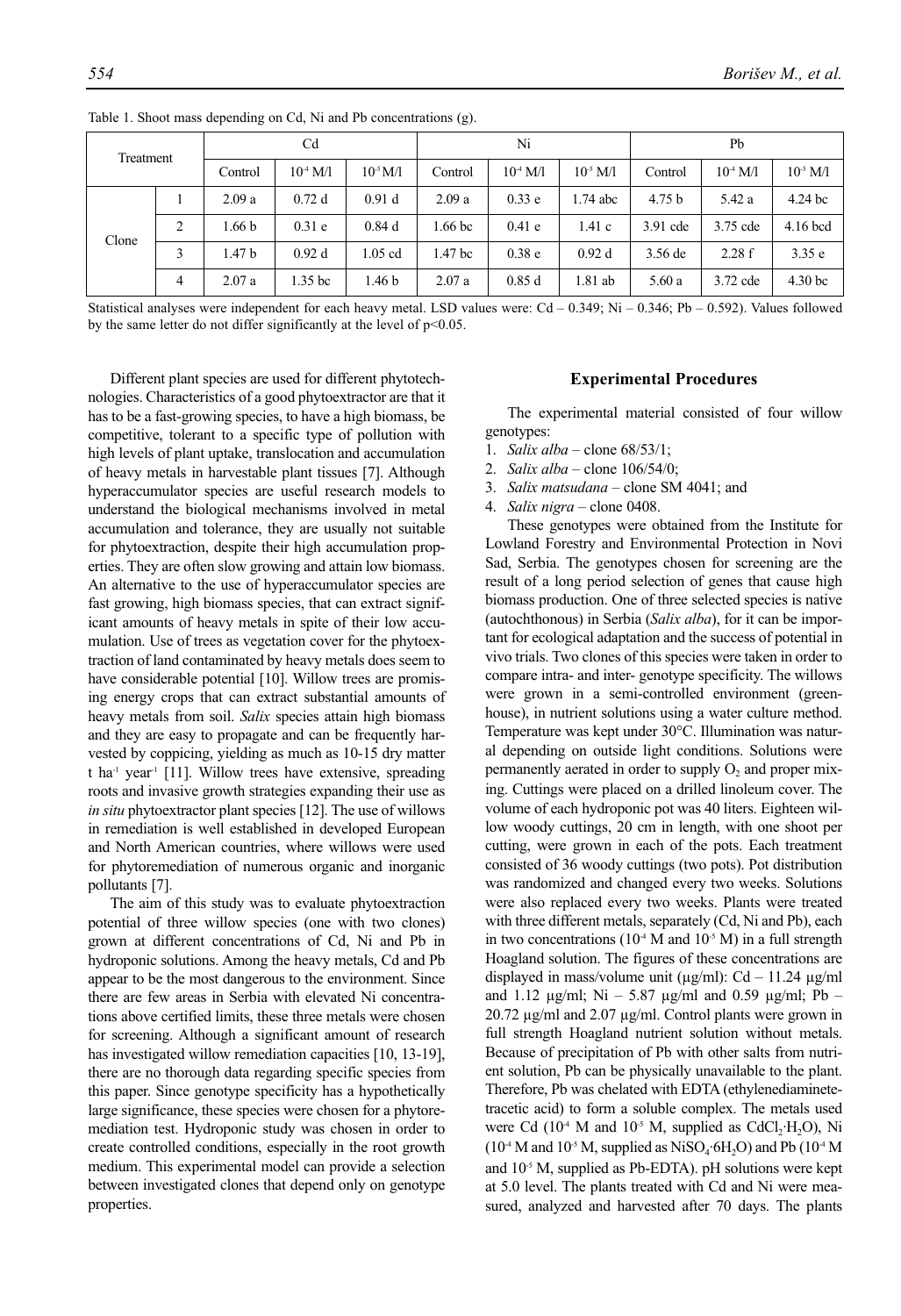| Treatment |   | C <sub>d</sub> |                    |               | Ni                 |                   |                   | Pb        |                    |                   |
|-----------|---|----------------|--------------------|---------------|--------------------|-------------------|-------------------|-----------|--------------------|-------------------|
|           |   | Control        | $10^4 \text{ M}/1$ | $10^{-5}$ M/1 | Control            | $10^4$ M/l        | $10^{-5}$ M/1     | Control   | $10^4 \text{ M}/1$ | $10^{-5}$ M/1     |
| Clone     |   | 1.00c          | l.29 ab            | 0.94c         | 1,00a              | 0.29 <sub>e</sub> | 1.09a             | $3.44$ de | 7.12a              | 5.40 <sub>b</sub> |
|           | 2 | $0.77$ de      | $0.48$ g           | $0.68$ ef     | $0.77$ bc          | 0.29 <sub>e</sub> | 0.81 <sub>b</sub> | 4.18c     | 4.26c              | 4.49c             |
|           | 3 | $0.76$ de      | $0.79$ de          | 1.18 b        | 0.76 <sub>bc</sub> | 0.35 e            | $0.63$ cd         | 3.55d     | $2.41$ gh          | $3.02$ ef         |
|           | 4 | $0.59$ fg      | 1.39 a             | $0.89$ cd     | 0.59d              | 0.61 <sub>d</sub> | $0.73$ bcd        | $2.74$ fg | 1.69 i             | 1.99 hi           |

Table 2. Root mass depending on Cd, Ni and Pb concentrations (g).

Statistical analyses were independent for each heavy metal. LSD values were:  $Cd - 0.126$ ; Ni – 0.141; Pb – 0.467). Values followed by the same letter do not differ significantly at the level of  $p<0.05$ .

treated with Pb were harvested and analyzed after 95 days. Plants treated with Cd and Ni were harvested 25 days earlier due to developed chlorosis and necrosis that endangered the viability of plants. Symptoms were evident on  $10<sup>4</sup>$  M of applied Cd and Ni. Plant material was rinsed in deionized water, dried and prepared for analysis following standard methods for the examination of water and wastewater [20]. The concentrations of heavy metals were determined after mixing and heating with  $H_2O_2$ , drying at 450 $^{\circ}$ C and treatment with 25% HCl. Concentrations of Cd, Ni and Pb were determined from prepared solutions by employing atomic absorption spectrophotometry (AAS). The content of Cd, Ni and Pb was measured in roots, shoots and leaves. Shoot material consisted only from stems without leaves. Leaf samples were divided into two groups. "Upper leaves" consisted of the 7 youngest leaves at the top of the shoot, and the rest of the leaves formed the "Lower leaves" sample. Contents of Cd, Ni and Pb in control plants were under detection limits and therefore were not included in the statistical analyses.

Distribution of metals within the plant was expressed as the [Element]<sub>root</sub>: [Element]<sub>shoot</sub>: [Element]<sub>lower leaves</sub>: [Element]<sub>upper leaves</sub> ratio, starting from the lowest concentration with given value 1, and is shown in Table 3.

Statistical analyses were conducted using Duncan's Multiple Range Test, at a level of significance of  $p<0.05$ , using 2-way factor analyses (factor one – clones; factor two – metal treatment). The average values shown in the tables and figures followed by the same letter did not differ significantly. Values decreased following the alphabetical order. The least significant difference (LSD), between the average values of treatments is shown in the table and figure legends. Standard error bars are shown in figures. In tables, a statistical analyses was conducted independently for each heavy metal.

#### **Results**

Homogenous chlorosis of younger leaves, at the moment of harvesting, was determined on plants treated with Cd (100% of plants) on higher concentrations applied, 10<sup>-4</sup> M. Chlorosis was also evident on plants treated with  $10<sup>4</sup>$  M of Ni on both young and old leaves (also in 100% of plants), together with necrosis that was first visible in the form of spots on the adaxial side, mostly on the leaf margins, and that was fast developed into clear patches. Plants treated with Pb-EDTA did not have any visible symptoms of treatment.

The control plants of all clones had higher shoot mass compared to both applied concentrations of Cd (Table 1). Decrease of shoot mass was more expressed on Cd concentrations of  $10<sup>4</sup>$  M, although the difference in shoot mass between two Cd treatments  $(10^4 \text{ M and } 10^5 \text{ M})$  was not significant for clones 1, 3 and 4. Clone 4 had the smallest decrease of shoot mass compared to control plants (only for one level of LSD), while clones 1 and 2 decreased their shoot mass over 60% (clone 1) and 80% (clone 2).

Although compared to control. Ni concentrations of  $10<sup>5</sup>$ M decreased shoot mass in all cases, which was significant only for clone 3. Restriction of growth caused by  $10<sup>4</sup>$  M of Ni was very strong,  $> 80\%$  (clone 1),  $> 70\%$  (clone 2 and 3) and  $> 50\%$  (clone 4).

Pb-EDTA treatment caused a statistically significant decrease in shoot mass only for clones  $3(10<sup>4</sup> M)$  and 4 (both applied Pb concentrations) (Table 1). Furthermore, the growth of clone 1 was stimulated with  $10<sup>4</sup>$  M of Pb.

Opposite the shoot mass, Cd treatment of clones 1, 3 and 4 showed a significant increase in root mass (Table 2). The roots of clones 1 and 4 increased in weight in the presence of higher Cd concentration  $(10^4 \text{ M})$  and clone 3 in the presence of lower Cd concentration (10<sup>-5</sup> M).

The root mass for all clones treated with Ni concentration of  $10^{-5}$  M, was not significantly different between control and treated plants (Table 2). However, the inhibition of root growth, influenced by  $10<sup>-4</sup>$  M concentrations of nickel, was evident and significant for all clones except No. 4.

Responses of root growth to Pb-EDTA treatment were clone-specific. Clone 1 had a significant increase in root mass for both Pb-EDTA concentrations, compared to control plants (Table 2). Clone 2 had no response to treatment, while clones 3 and 4 had a statistically important decrease in root mass of treated plants.

Cd concentrations in roots, shoots and leaves was significantly higher in the plants treated with  $10<sup>4</sup>$  M of Cd, compared to a lower Cd concentration of  $10<sup>-5</sup>$  M (Figs. 1, 2 and 3).

The difference between Cd accumulations in clones was significant. The content of Cd in roots was several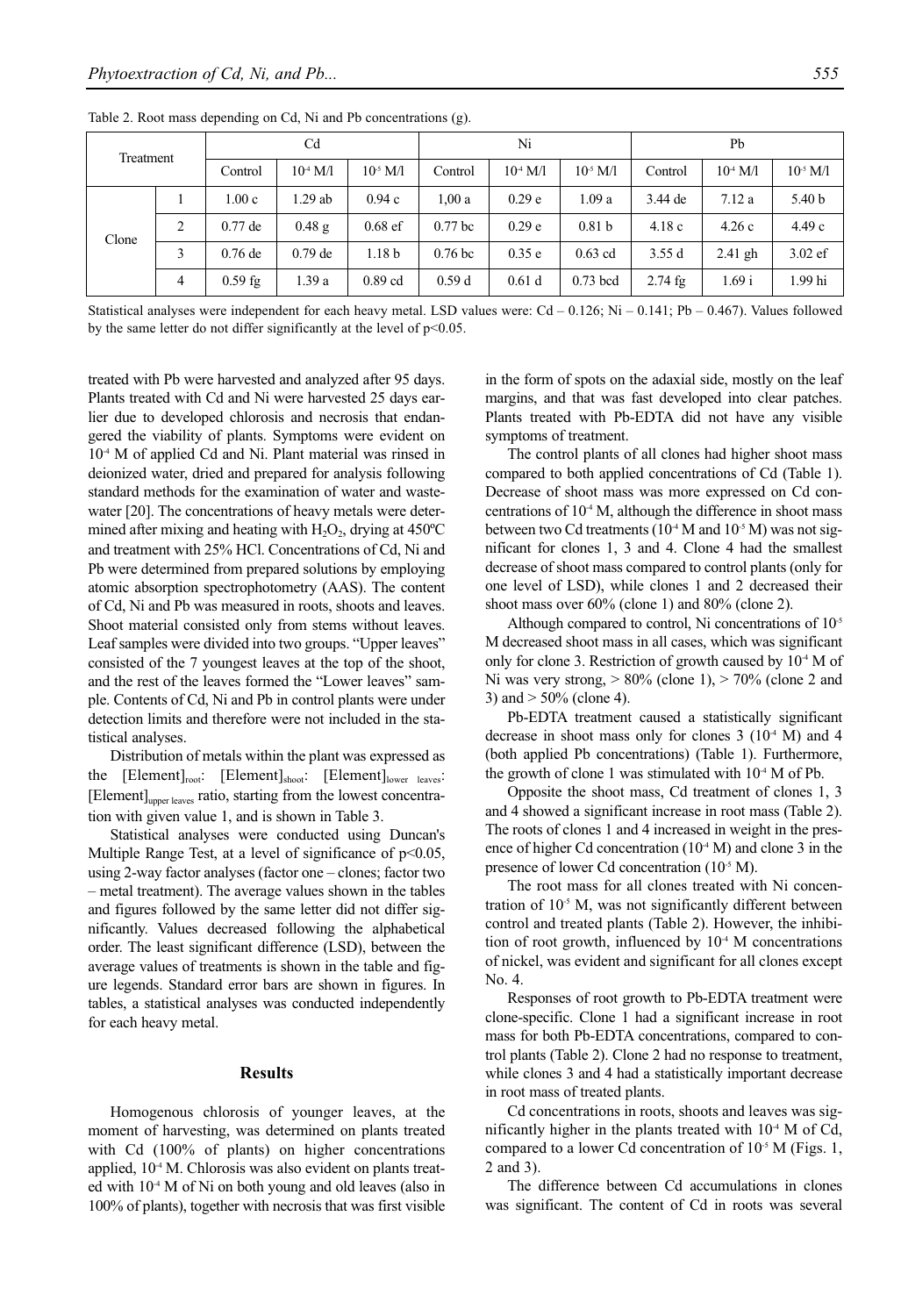|                |             | Clone 1          | Clone 2           | Clone 3           | Clone 4           |
|----------------|-------------|------------------|-------------------|-------------------|-------------------|
| C <sub>d</sub> | $10^4$ M    | 23.8:1.0:1.4:1.3 | 73.7:6.5:2.8:1.0  | 25.6:1.0:1.4:1.5  | 8.9:1.0:1.5:1.2   |
|                | $10^{-5}$ M | 16.5:1.0:1.5:1.3 | 51.7:2.2:2.4:1.0  | 32.4:1.0:1.8:1.7  | 9.2:1.0:1.6:1.3   |
| Ni             | $10^4 M$    | 55:1.0:3.5:3.9   | 58:1.0:2.7:2.4    | 66.7:1.0:4.0:2.4  | 85.5:1.0:4.6:4.0  |
|                | $10^{5}$ M  | 119:1.0:2.8:4.0  | 105.2:1.0:1.7:2.3 | 128.1:1.0:2.8:3.4 | 202.5:1.0:2.2:2.4 |
| Pb             | $10^4$ M    | 239:1.0:2.1:1.2  | 179:1.2:1.7:1.0   | 1176:1.0:1.4:1.0  | 1744:1.3:2.8:1.0  |
|                | $10^{-5}$ M | 170:1.0:2.0:2.1  | 266:1.0:1.0:1.5   | 533:1.0:1.8:1.3   | 718:1.0:1.9:2.6   |

Table 3. Root : Shoot : Lower leaves : Upper leaves ratios.



Fig. 1. Concentration of Cd in roots of the investigated clones ( $\mu$ g Cd / g of dry weight) (LSD = 715.20).



Fig. 2. Concentration of Cd in shoots of the investigated clones ( $\mu$ g Cd / g of dry weight) (LSD = 50.07).



Fig. 3. Concentration of Cd in upper and lower leaves of the investigated clones ( $\mu$ g Cd / g of dry weight) (LSD = 42.47).

dozen times higher comparing to the shoot and leaf Cd concentrations. The ratio of Cd translocation from root to shoot was specific for each clone.

Clone 4 had the highest Cd translocation level from roots to leaves (Root:Leaf ratio below 10) for both applied Cd concentrations, and therefore the highest Cd content in leaves compared to the other clones (Table 3).

Clone 2 had the lowest translocation level (Root:Leaf ratio 51.7 and 73.7) and therefore the lowest leaf Cd content.

The difference in the accumulation of Ni, between nickel treatments ( $10<sup>-4</sup>$  M and  $10<sup>-5</sup>$  M) in roots and shoots, was significantly lower compared to that of the Cd accumulation (Figs. 4, 5 and 6). The ratio between different concentrations, in roots and shoots  $(10^4 \text{ M}:10^{5} \text{ M})$  for Cd was 2.1-6.2, and for Ni 1.0-3.0. Translocation of nickel from root to shoots was much lower compared to Cd translocation, except for clone 2 (Table 3).

The level of nickel translocation to the upper parts of the plant was concentration-dependent. It was two times higher in the plants grown on  $10<sup>4</sup>$  M of Ni compared to the plants grown on  $10<sup>-5</sup>$  M of Ni.

The concentration of Ni in the shoots was a few times lower (1.7-4.6) compared to concentrations of Ni in the leaves. The uptake and translocation of nickel to the upper parts of plants for clones 1, 3 and 4 was significantly lower compared to cadmium translocation in those clones. Therefore, the concentration of Ni in the leaves (28.9-148.6 µgNi/g dry weight) was a few times lower compared to the Cd content in the leaves (121.0-507.5 µgCd/g dry weight).

Concentration of Pb in the roots, shoots and leaves was also significantly higher in plants treated with 10<sup>-4</sup> M of Pb-EDTA, compared to the clones treated with  $10^{-5}$  M of Pb-EDTA (Figs. 7, 8 and 9).

The differences between treatments were exceptionally high for clones 3 and 4, where the Pb concentration ratio  $(10^4 \text{ M}:10^{5} \text{ M})$  in the roots was 7.3 (clone 3) and 6.3 (clone 4). The quantity of Pb uptake and accumulation in the roots of clones 3 and 4 was several times higher compared to Cd and Ni content in the roots.

However, the transport of Pb to the upper parts of plant was significantly lower compared to Cd and Ni transport (Table 3). On  $10<sup>4</sup>$  M of applied Pb-EDTA, higher concentrations of Pb were accumulated in lower leaves compared to the upper leaves. In general, the Pb concentrations in the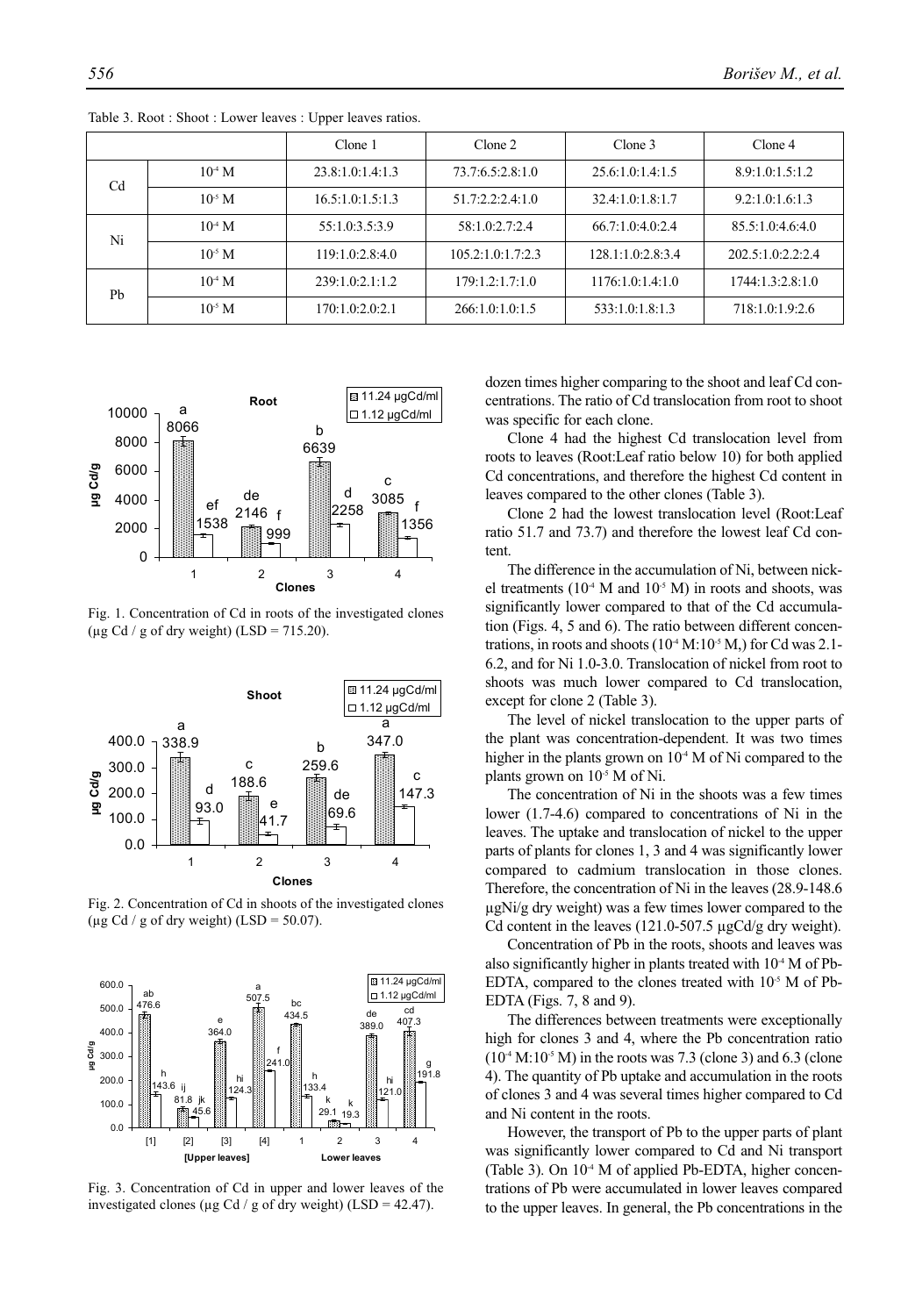shoots and leaves were several times lower compared to the Cd and Ni concentrations in the shoots and leaves. For both Ni and Pb, the clone differences of metal accumulation in the shoots and leaves were not statistically significant, with only a few exceptions.

### **Discussion**

The analysis of morphological parameters showed significant differences among clone growth reactions to treatment. A strong decrease in shoot mass of the plants treated



Fig. 4. Concentration of Ni in roots of the investigated clones (µg Ni / g of dry weight) (LSD = 245.60).



Fig. 5. Concentration of Ni in shoots of the investigated clones (µg Ni / g of dry weight) (LSD = 12.26).



Fig. 6. Concentration of Ni in upper and lower leaves (c) of the investigated clones ( $\mu$ g Ni / g of dry weight) (LSD = 11.96).

with  $10<sup>4</sup>$  M of Cd and Ni, with determined signs of chlorosis and necrosis, suggest that the toxic influence of these metals on this level of contamination leads to significant decrease in the viability of genotypes investigated. Plants treated with Pb-EDTA did not have any chlorosis signs, or any other symptoms of metal toxicity (hence the time period of hydroponic trial for Pb-EDTA was longer). Since the translocation of Pb to the green plant parts was very low, the shoots and leaves were protected from the toxic effect of Pb, which is the reason why the Pb-EDTA treatment did not have a significant influence on the shoot mass of the treated plants. Clone 4 can be distinguished as a genotype with the



Fig. 7. Concentration of Pb in roots of the investigated clones ( $\mu$ g Pb / g of dry weight) (LSD = 3269).



Fig. 8. Concentration of Pb in shoots of the investigated clones ( $\mu$ g Pb / g of dry weight) (LSD = 2.11).



Fig. 9. Concentration of Pb upper and lower leaves (c) of the investigated clones ( $\mu$ g Pb / g of dry weight) (LSD = 6.66).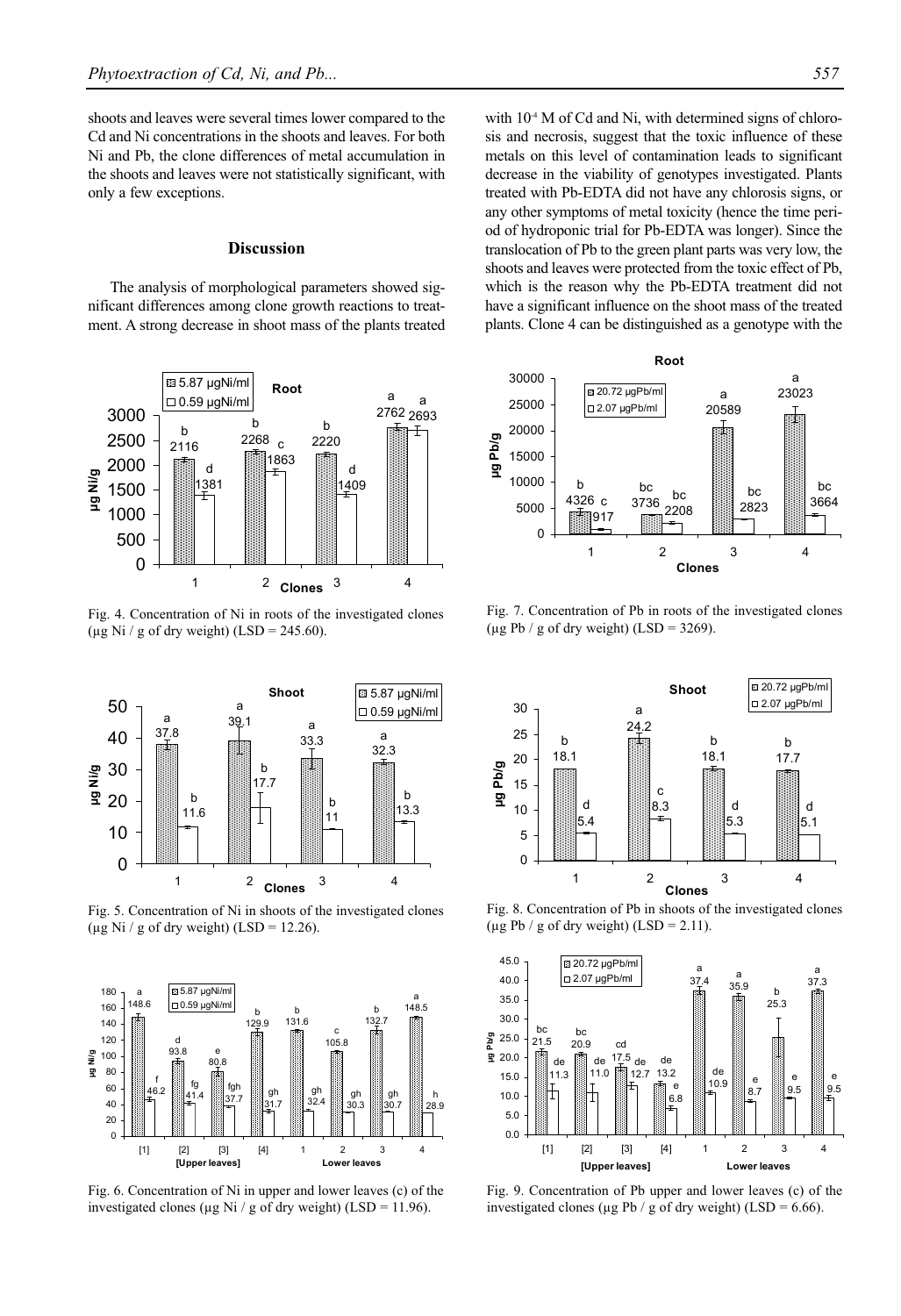best bioproduction tolerance to treatments of Cd and Ni. This genotype had the highest shoot mass in general and displayed the highest bioproduction tolerance to Cd and Ni treatment. The difference between the plants was often greater within the same species (between clones 1 and 2 of the same species, *Salix alba*), than between different species. Therefore, reactions to the treatments were not only species-specific, but clone- or genotype-specific, which coincides previous research [13, 14]. The presence of Cd in the hydroponic solution stimulated root growth for clones 1, 3 and 4 on different concentrations of Cd. Similar results were obtained in trees by Gussarsson (1994) [21], although at lower Cd concentration. In that case, the author suggested that the accumulation of Cd in fine roots, combined with a preference for root growth, could be part of a mechanism for Cd resistance. In contrast, the Ni and Pb-EDTA treatments caused a reduction of root growth, except for clone 1 treated with Pb-EDTA. These results also suggest clone-specific responses of root growth to the Ni and Pb-EDTA treatments.

The concentrations of accumulated Cd, Ni and Pb in the roots, shoots and leaves were genotype specific. Other researchers similarly observed genetically determined reactions to metal stress. Landberg and Greger (1994) [22] used a hydroponic experiment to test 94 clones of *Salix viminalis* and *Salix dasyclados*. Variations in tolerance and metal uptake between clones was significant. In some cases, clones differed by a factor of 80 in metal uptake ability.

The difference between clones in metal accumulation ability, was expressed more in higher concentrations applied  $(10<sup>4</sup> M)$ , for all metals (Cd, Ni and Pb). Variability in metal accumulation ability was higher at higher concentrations. These facts suggest that clonal specific ability for heavy metal accumulation depends on concentration of heavy metal in the growth medium. This assumption is confirmed by the fact that the translocation ratio of Ni was approximately 50% higher at higher Ni concentrations applied (10<sup>-4</sup> M) as compared to lower concentrations (10<sup>-5</sup>) M). Galardi et al. (2007) [23] demonstrate that for *Alyssum bertolonii* the root and shoot respond differently to different Ni concentrations, so that with increasing nickel concentration in the medium the variation in root tolerance decreased, whereas variation in shoot tolerance increased.

Although roots where rinsed in deionized water that allows sorption of one portion of metals in the apparent free space, translocation of metals from the roots to the upper parts was very low for all applied heavy metals. Many metal-tolerant species have restricted translocation of metals to the shoot [24-26]. The suggested reason for restricted shoot and leaf metal uptake is the presence of exclusion mechanisms, probably for the protection of photosynthesis from toxic levels of heavy metals [3, 27]. The lowest transport level was determined for Pb. The translocation ratio of Pb was up to ten times lower compared to those of Cd and Ni, even though Pb was supplied chelated with EDTA, which should increase mobility of Pb. Several investigations suggest that some synthetic chelates have a potential to increase solubility, mobility and translocation of Pb associated to different soil fractions [28-36]. Huang et al. (1997)

[30] indicated that the effectiveness of such chelates for Pb, in decreasing order, was EDTA > HEDTA > DTPA > EGTA > EDDHA. Hernández-Allica et al. (2007) [37] report that even considering the negative effects, proper management of the EDTA application can reduce metal phytotoxicity and increase the uptake of metals with low phytoavailability. In turn, EDTA-metal complexes can be toxic for plants and soil microorganisms, they have low degradability and high solubility so they can easily reach the groundwater, form high stability complexes with other heavy metals in soil, there for increasing their toxicity, with the consequent environmental damage, and so their use must be considered with caution [35, 36, 38].

Malkowski et al. (2004) [25] suggest that the mechanisms of Pb and Cd translocation from root to shoots are different, since their result also presented ten-fold higher accumulation of Pb in apical root segments of maize as compared to Cd, and higher Cd transport to shoot as compared to Pb. The authors proposed that higher amounts of Pb are binding in the root apoplast (cell walls) as compared to Cd. According to Free Ion Activity Model (FIAM), activity of a particular metal species in the soil solution is a major determinant to bioavailability [39]. Although, the use of soil amendments such as EDTA should increase metal ion activity, the success of its application is not guaranteed. One of the problems with the implementation of FIAM arises from the depletion of ions around roots, so that rhizosphere conditions may not reflect bulk soil conditions [40]. Therefore, after selection of genotypic references in hydroponic experiments, researched clones must be tested in outdoor soil conditions. Success of such application must be assessed depending on soil properties.

The concentrations of Cd in leaves of *S. alba* (476.6 µg/g of dry weight), *S. matsudana* (389.0) and *S. nigra* (507.5) and shoots of *S. alba* (338.9), *S. matsudana* (259.6) and *S. nigra* (347.0) are among the highest concentrations ever published, compared to other hydroponic screenings [15, 16]. According to Lux et al. (2002) [18] and Lunackova et al (2003) [19], Cd content in *Salix alba* varied between 2.0-62.1 in shoots and 3.0-160 in leaves and stems (µg/g of dry weight). The higher concentration of Cd in leaves of *Salix* species (519.0 and 584.0 µg/g) was reported only by Cosio et al. (2006) [15] on aplied concentrations of 50 µM in hydroponic solution. In that research, Cd content in leaves was smaller when increasing treatment to  $100\mu$ M ( $10^{-4}$  M = 11.24  $\mu$ g/ml) and 200  $\mu$ M. Maximum tolerable concentrations of Cd in the Republic of Serbia  $(\mu g/g \text{ air-dried soil})$  is 3  $\mu g/g$ . Research confirms that Cd usually does not exceed these limits more than 10-fold, rarely up to 20-fold [41, 42]. In the regions of Poland under strong anthropopresure, concentrations of Cd have varied between 4.6-64.0 µg/g d.w [42]. Cadmium accumulation in plants depends on the system, metal phyto-toxicity, concentration and bioavailability in soils. Nevertheless, investigated genotypes certainly have potential as accumulators of Cd.

Willow biomass production can reach as much as 10-15 dry t ha<sup>-1</sup> year<sup>-1</sup> [11], the amount of metal extracted from polluted soil can be substantial. The difference between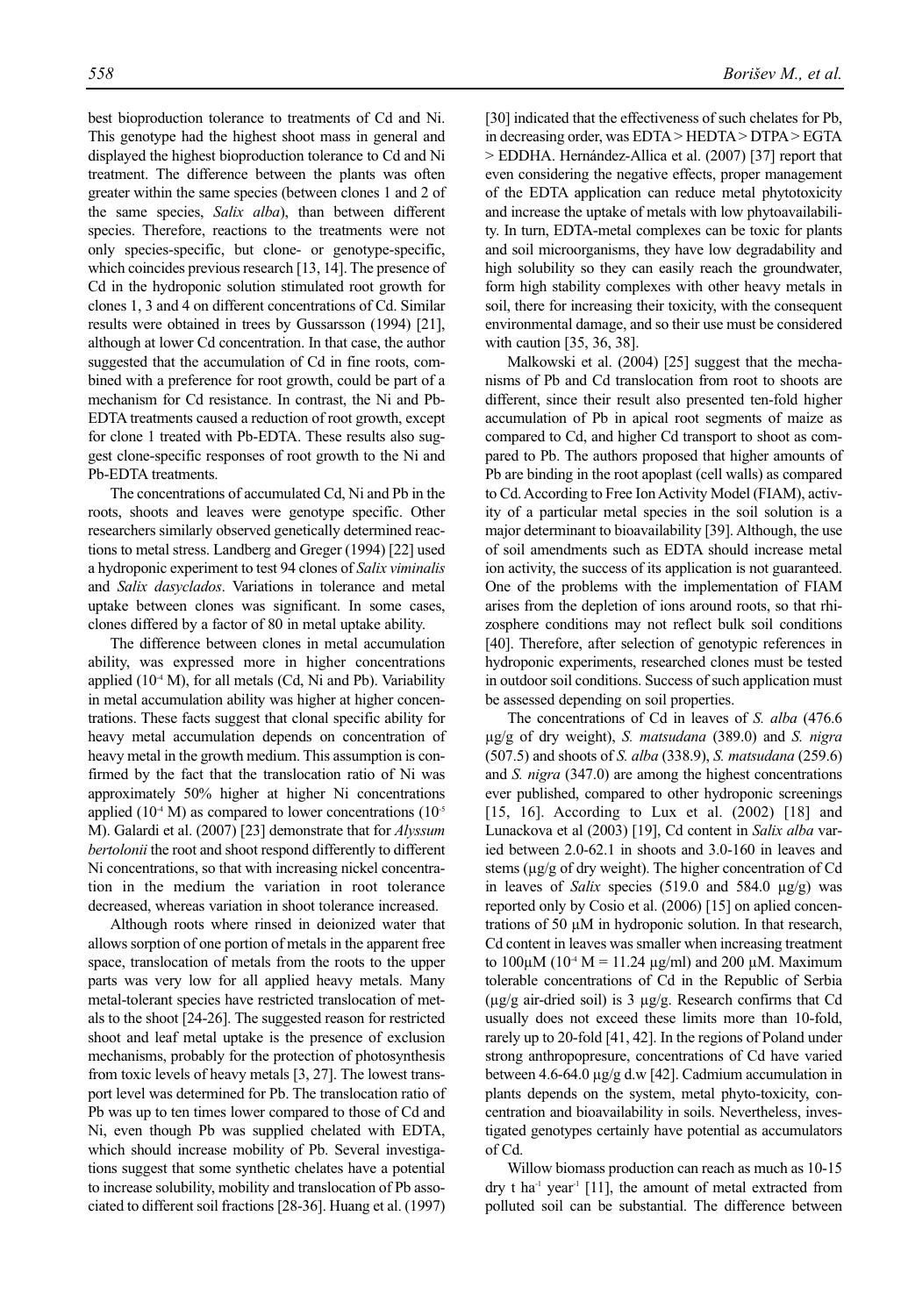hydroponic and soil phytoextraction can be substantial. For example, Klang-Westin & Eriksson (2003) [17] determined that net removal of Cd by *Salix* from different soil types varied between 2.6 and 16.5 g Cd ha $^{-1}$  year<sup>1</sup>. Shoot and leaf accumulation ability of Cd in many *Salix* species is confirmed [15, 16]. The fluxes of heavy metals in *Salix* stands in field conditions are not well investigated and the net removal of metals from the soil is by far under these assumed limits. The good part of low metal translocation ratio from roots to upper plant parts is that metals cannot be easily dispersed in the environment through herbivores or at senescence. However, some researchers report that uptake and translocation ratio in field plants differs with that in hydroponics, so that *Salix* species had significantly higher metal translocation ratio *in situ*, compared to hydroponics [3, 16]. These differences may be due to the fact that root activity in field conditions (interactions between rootsoil particles, root-bacteria and/or root-mycorrhiza) affects metal uptake and translocation [43-46]. Nevertheless, hydroponic experiments can still be used as a starting point in potential phytoextraction use of not yet investigated or applied plant genotypes [47]. Hydroponic screenings are faster compared to soil-grown trials and enable differentiation between clones which broadly correspond to those observed in the field [16, 48].

Since the cost of phytoextraction technology is significantly smaller compared to conventional methods, it certainly has future potential in a developing country like Serbia, where many polluted sites await remediation.

#### **Conclusion**

All investigated genotypes accumulated higher concentrations of Cd, Ni and Pb in their roots than they did in their aboveground tissues. Clone 4, *Salix nigra* – clone 0408, is the most promising genotype for potential use in Cd and Ni phytoextraction and deserves further attention in field validation. The toxic influence of Cd and Ni on the investigated clones at the applied concentration of  $10<sup>4</sup>$  M was significant.

The ability of clones to extract and translocate Cd, Ni and Pb differs depending on the quantity of the metal load in the nutrient solution. Although the translocation ratio to the upper plant parts was low, if biomass production is not disturbed with toxic influence of heavy metals, the amount of extracted heavy metal can be significant.

Concentrations of Cd accumulated in leaves and shoots are among the highest ever recorded. Therefore, the potential of investigated clones for Cd phytoextraction is promising.

The increase of the root mass influenced by the presence of Cd in the hydroponic medium was detected. This preference for root growth could be a part of a mechanism for Cd resistance. Further analyses are required to determine the cause for this reaction of the roots.

Since willow phytoextraction potential is clone- or genotype-specific, the selection of specific clones rather than species based on environmental properties of each contaminated site should be performed. Results from this paper are the baseline for future decisions about what genotypes to deploy based on the element in need of remediation.

Serbia, as a developing country in economic transition, has a high potential for the possible use of not-yet-commercially-used phytoextraction, based on the relatively low cost of this environmentally friendly technology.

#### **Acknowledgements**

This study was supported by the Ministry of Science and Environmental Protection of the Republic of Serbia in the area of Technology development as part of project No. TR20001.

### **References**

- 1. SINGH O.V., LABANA S., PANDEY G., BUDHIRAJA R., JAIN R.K. Phytoremediation: an overview of metallic ion decontamination from soil. Appl. Microbiol. Biotechnol. **61**, 405, **2003**.
- 2. EBBS S.D., LASAT M.M., BRADY D.J., CORNISH J., GORDON R., KOCHIAN L.V. Phytoextraction of cadmium and zinc from a contaminated soil. J. Environ. Qual. **26**, 1424, **1997**.
- 3. STOLTZ E., GREGER M. Accumulation properties of As, Cd, Cu, Pb and Zn by four wetland plant species growing on submerged mine tailings. Environ. Exper. Bot. **47** (3), 271, **2002**.
- 4. BENNETT L.E., BURKHEAD J.L., HALE K.L., TERRY N., PILON M., PILON-SMITS E.A.H. Analysis of transgenic indian mustard plants for phytoremediation of metalcontaminated mine tailings. J. Environ. Qual. **32**, 432, **2003**.
- 5. ŚWIERK K., BIELICKA A., BOJANOWSKA I., MAĆKIEWICZ. Investigation of heavy metals leaching from industrial wastewater sludge. Polish J. of Environ. Stud. **16** (3), 447, **2007**.
- 6. HJORTENKRANS D.S.T., BERGBÄCK B.G., HÄGGERUD A.V. Metal emissions from brake linings and tires: Case studies of Stockholm, Sweden 1995/1998 and 2005. Environ. Sci. Technol. **41**, 5224, **2007**.
- 7. PILON-SMITHS E. Phytoremediation. Annu. Rev. Plant. Biol. **56**, 15, **2005**.
- 8. PADMAVATHIAMMA P.K., LI L.Y. Phytoremediation Technology: Hyper-accumulation Metals in Plants. Water, Air, Soil Pollut. On line: DOI 10.1007/s11270-007-9401-5, **2007**.
- 9. CHANEY R.L., LI Y.M., SALLY L., BROWN S.L., HOMER F.A., MALIK M., ANGLE J.S., BAKER A.J.M., REEVES R.D., CHIN M. Improving metal hyperaccumulator wild plants to develop commercial phytoextraction systems: approaches and progress. In: Terry, N., Bañuelos, G., (Eds.), Phytoremediation of Contaminated Soil and Water, Boca Raton: Lewis, pp. 129-158, **2000**.
- 10. PULFORD I.D., WATSON C. Phytoremediation of heavy metal-contaminated land by trees-a review. Environ. Int. **29**, 529, **2003**.
- 11. RIDDELL-BLACK D. A review of the potential for the use of trees in the rehabilitation of contaminated land. WRc Report CO 3467. Water Research Centre, Medmenham. **1993**.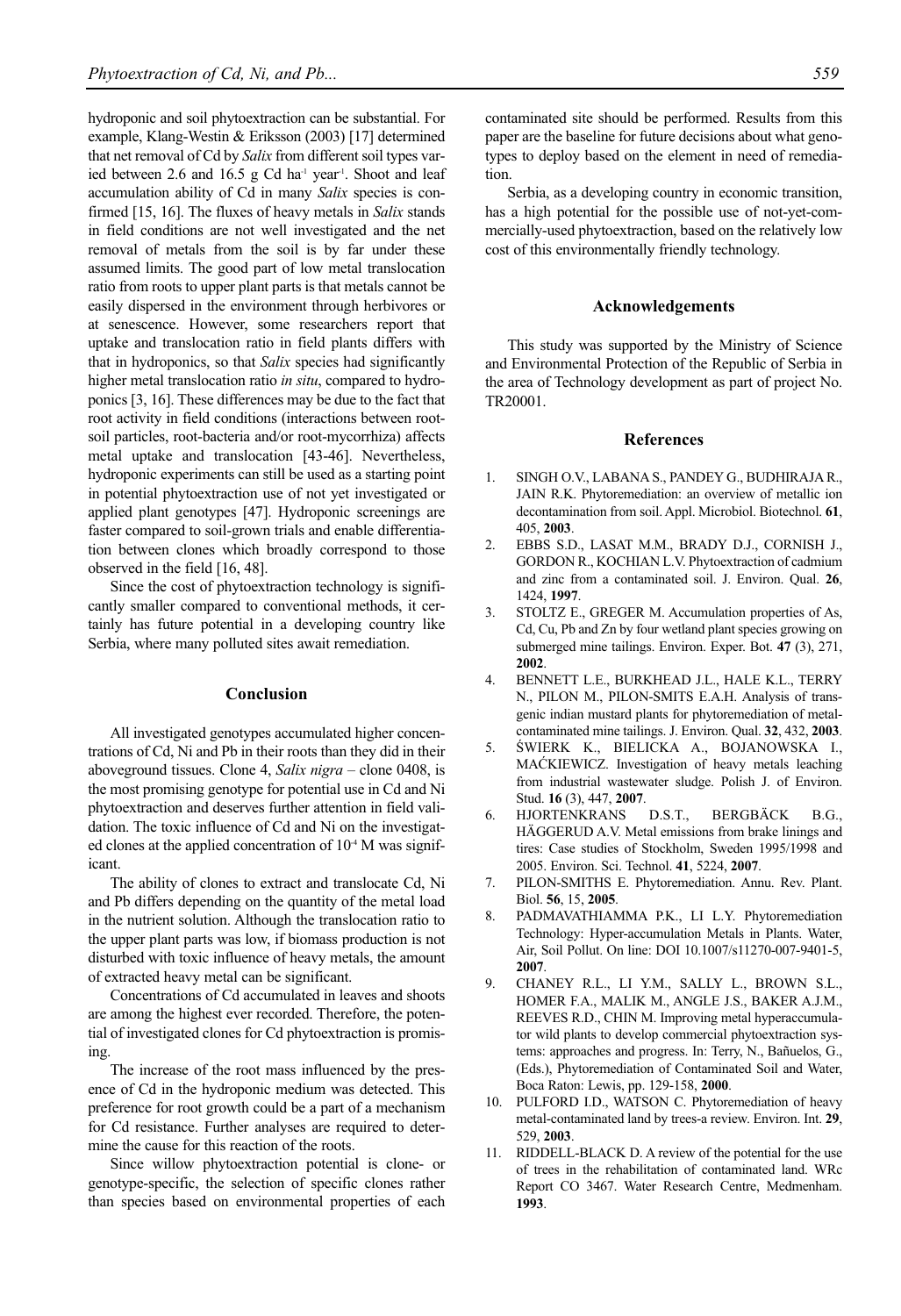- 12. MERTENS J., VERVAEKE P., MEERS E., TACK F.M.G. Seasonal changes of metals in Willow (Salix sp.) stands for phytoremediation on dredged sediment. Environ. Sci. Technol. **40**, 1962, **2006**.
- 13. GREGER M., LANDBERG T. Use of willow in phytoextraction. Int. J. Phytoremediat. **1,** (2), 115, **1999**.
- 14. PUNSHON T., DICKINSON N.M. Heavy metal resistance and accumulation characteristics in willows. Int. J. Phytoremediat. **1**, 361, **1999**.
- 15. COSIO C., VOLLENWEIDER P., KELLER C. Localization and effects of cadmium in leaves of a cadmium-tolerant willow (*Salix viminalis* L.) I Microlocalization and phytotoxic effects of cadmium. Environ. Exp. Bot. **58**, 64, **2006**.
- 16. DOS SANTOS UTMAZIAN M.N., WIESHAMMER G., VEGA R., WENZEL W.W. Hydroponic screening for metal resistance and accumulation of cadmium and zinc in twenty clones of willows and poplars. Environ. Pollut. **148**, 155, **2007**.
- 17. KLANG-WESTIN E., ERIKSSON J. Potential of Salix as phytoextractor for Cd on moderately contaminated soils. Plant Soil, **249**, 127, **2003**.
- 18. LUX A., MASAROVICOVÀ E., LISKOVA D., SOT-TNIKOVA-STEFANOVICOVA A., LUNACKOVA L., MARCEKOVA M. Physiological and structural characteristics and in vitro cultivation of some willows and poplars. Proceedings of the Cost Action 837, Bordeaux, 25-27 April **2002**.
- 19. LUNACKOVÀ L., MASAROVICOVÀ E., KRÀL'OVÀ K., STREŠKO V. Response of fast growing woody plants from family Salicaceae to cadmium treatment. Bull. Environ. Contam. Toxicol. **70**, 576, **2003**.
- 20. APHA, Method 3111 C, Direct Air-Acethylene Flame Method, In: Eaton A.D., Clesceri L.S., Greenberg A.E. (Eds.), Standards Methods of the Examination of Water and Wastewater, 19th ed., American Public Health Association, American Water Works Association, Water Environment Federation, Washington, **1995**.
- 21. GUSSARSSON M. Cadmium-induced alterations in nutrient composition and growth of *Betula pendula* seedlings: the significance of fine roots as a primary target for cadmium toxicity. J. Plant. Nutr. **17**, 2151, **1994**.
- 22. LANDBERG T., GREGER M. Differences in uptake and tolerance to heavy metals in Salix from unpolluted and polluted areas. Appl Geochem. **11**, 175, **1996**.
- 23. GALARDI F., CORRALES I., MENGONI A., PUCCI S., BARLETTI L., BARZANTI R., ARNETOLI M., GAB-BRIELLI R., GONNELLI C. Intra-specific differences in nickel tolerance and accumulation in the Ni-hyperaccumulator Alyssum bertolonii. Environ. Exp. Bot. **60**, 377, **2007**.
- 24. BAKER A.J.M., WALKER P.L. Ecophysiology of metal uptake by tolerant plants. In: Shaw, A.J.(Ed.), Heavy Metal Tolerance in Plants: Evolutionary Aspects, CRC Press, Boca Raton, FL., pp. 155-177, **1990**.
- 25. MALKOWSKI E., KURTYKA R., KITA A., KARCZ W. Accumulation of Pb and Cd and its effect on Ca distribution in maize seedlings (*Zea mays* L.). Polish J. of Environ. Stud. **14**, 203, **2005**.
- 26. KURTYKA R., MALKOWSKI E., KITA A., KARCZ W. Effect of calcium and cadmium on growth and accumulation of cadmium, calcium, potassium and sodium in maize seedlings. Polish J. of Environ. Stud. **17** (1), 51, **2007**.
- 27. BAKER A.J.M. Accumulators and excluders-strategies in response of plants to heavy metals. J. Plant Nutr. **3**, 643, **1981**.
- 28. HUANG J.W., CUNNINGHAM S.D. Lead phytoextraction: species variation in lead uptake and translocation. New Phytol., **134**, 75, **1996**
- 29. BLAYLOCK M.J., SALT D.E., DUSHENKOV S., ZAKHAROVA O., GUSSMAN C. Enhanced accumulation of Pb in Indian mustard by soil applied chelating agents. Environ. Sci. Technol. **31**, 860, **1997**.
- 30. HUANG J.W., CHEN J., BERTI W.R. Phytoremediation of Pb contaminated soils: Role of synthetic chelates in lead phytoextraction. Environ. Sci. Technol. **31**, 800, **1997**.
- 31. VASSIL A.D., KAPULNIK Y., RASKIN I., SALT D.E. The role of EDTA in lead transport and accumulation by Indian mustard. Plant Physiol. **117**, 447, **1998**.
- 32. WU J., HSU F.C., CUNNINGHAM S.D. Chelate-assisted Pb phytoextraction: Pb availability, uptake, and translocation constraints. Environ. Sci. Technol. **33**, 1898, **1999**.
- 33. ELLES M.P., BLAYLOCK M.J. Amendment optimization to enhance lead extrctability from contaminated soils for phytoremediation. Int. J. Phytoremediat. **2**, 75, **2000**.
- 34. KIRKHAM M.B. EDTA-facilitated phytoremediation of soil with heavy metals from sewage sludge. Int. J. Phytoremediat. **2**, 159, **2000**.
- 35. SANTOS F.S., HERNÁNDEZ-ALLICA J., BECERRRIL J.M., AMARAL-SOBRINHO N., MAZUR N., GAR-BISU C. Chelate-induced phytoextraction of metal polluted soils with *Brachiaria decumbens*. Chemosphere, **65**, 43, **2006**.
- 36. MEERS E., LESAGE E., LAMSAL S., HOPGOOD M., VERVAEKE P., TACK F.M.G., VERLOO M.G. Enhanced phytoextraction: I. Effect of EDTA and citric acid on heavy metal mobility in a calcareous soil. Int. J. Phytoremediat. **7**, 129, **2005**.
- 37. HERNÁNDEZ-ALLICA J., GARBISU C., BARRUTIA O., BECERRIL J.M. EDTA-induced heavy metal accumulation and phytotoxicity in cardoon plants. Environ. Exp. Bot. **60**, 26, **2007**.
- 38. HU N., LUO Y., WU L., SONG J. A field lysimeter study of heavy metal movement down the profile of soils with multiple metal pollution during chelate-enhanced phytoremediation. Int. J. Phytoremediat. **9**, 257, **2007**.
- 39. HOUGH R.L., TYE A.M., CROUT N.M.J., MCGRATH S.P., ZHANG H., YOUNG S.D. Evaluating a ´Free Ion Activity Model´ applied to metal uptake by Lolium perenne L. grown in contaminated soils. Plant and Soil. **270**, 1, **2005**.
- 40. ZHANG H., ZHAO F., SUN B., DAVISON W., MCGRATH S.P. A new method to measure effective soil solution concentration predicts copper availability to plants. Environ. Sci. Technol. **35**, 2602, **2001**.
- 41. LACATUSU R., DUMITRU M., RISNOVEANU I., CIOBANU C., LUNGU M., CARSTEA S., KOVACSO-VICS B., BACIU C. Soil pollution by acid rains and heavy metals in Zlatna region, Romania. In: D.E. Stott, R.H. Mohtar, G.C. Steinhardt (Eds.). Sustaining the Global Farm. Selected papers from 10<sup>th</sup> International Soil Conservation Organization Meeting, Purdue University, Indiana, pp. 817- 820, **2001**.
- 42. BIERNACKA E., MALUSZYŃSKI M.J. The content of cadmium, lead and selenium in soils from selected sites in Poland. Polish J. of Environ. Stud. **15** (2a), 7, **2006**.
- 43. BRIX H., Macrophyte-mediated oxygen transfer in wetlands: transport mechanisms and rates. In: Moshiri, G.A., (Ed.), Constructed Wetland for Water Quality Improvement, Lewis Publishers, Boca Raton, London, Tokyo, pp. 391-398, **1993**.